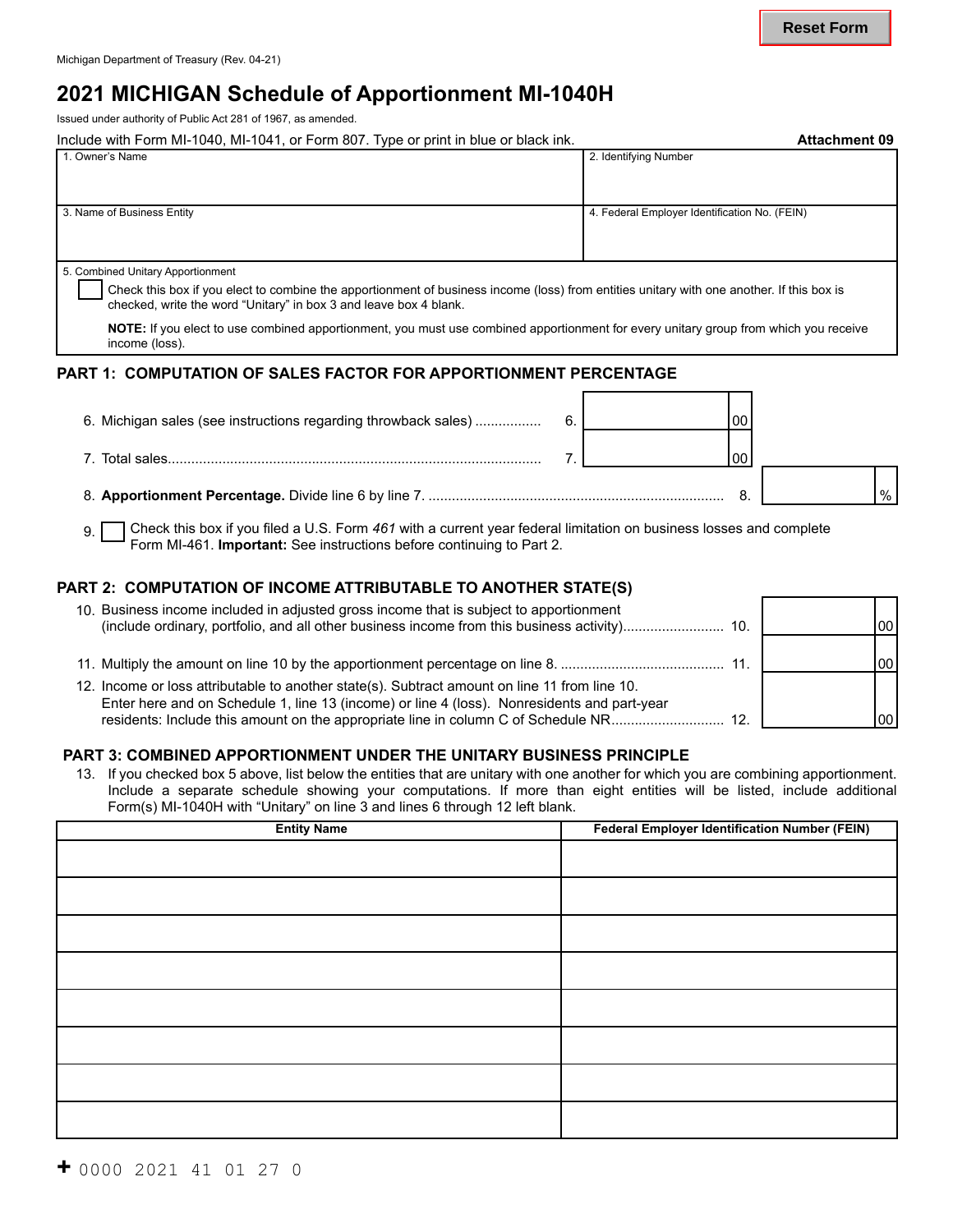#### 2021 MI-1040H, Page 2

# **Instructions for Form MI-1040H,** *Schedule of Apportionment*

#### **General Information**

Michigan defines business income as all income (loss) arising from transactions, activities, and sources in the regular course of the taxpayer's trade or business. Michigan business income (loss) includes the distributive share of income (loss) from a flow-through entity, including portfolio income. Portfolio income includes interest income, dividend income, royalty income, and net short-term and long-term capital gain (loss) reported on the federal *Schedule D*. For more information see the MI-1040 booklet.

Business income from business activity that is taxable both within and outside Michigan is apportioned to Michigan for individual income tax (IIT) purposes using this form. This form is also used to apportion business income for fiduciary and composite filers.

In order to determine if apportionment is required rather than allocation, a taxpayer must determine if the business activity causes the taxpayer's income to be subject to tax in both Michigan and another state. The Michigan Income Tax Act definition of "state" includes a foreign country.

A taxpayer's business income is taxable in another state if:

1. In that state the taxpayer is subject to a net income tax, a franchise tax measured by net income, a franchise tax for the privilege of doing business, a corporate stock tax, or

2. That state has jurisdiction to subject the taxpayer to a net income tax regardless of whether the state does or does not.

For IIT purposes, Michigan uses the standards prescribed by federal Public Law (P.L.) 86-272 to determine whether another state has jurisdiction to subject the taxpayer to a net income tax.

#### **Identification**

For individual income tax filers, enter the owner's name and full nine-digit Social Security number on lines 1 and 2. For fiduciary and composite filers, enter the name of the estate or trust, or the name of the company and the full Federal Employer Identification Number (FEIN).

#### **Part 1: Computation of Sales Factor for Apportionment Percentage**

Business income subject to apportionment is sourced to Michigan by applying a sales factor. To compute the sales factor, divide the total sales in Michigan during the tax year by the total sales everywhere during the tax year.

"Sales" includes gross receipts from sales of tangible property, rental of property, proceeds from the sale of property used in the business and providing of services that constitute business activity. Exclude all receipts of nonbusiness income.

Sales of tangible personal property are in Michigan if:

1. The property is shipped or delivered to a purchaser (other than the United States government) within Michigan regardless of the free on board (F.O.B.) point or other conditions of the sale, or

2. The property is shipped from an office, store, warehouse, factory or other place of storage in Michigan and the purchaser is the United States government or the taxpayer is not taxable in the state of the purchaser.

**NOTE:** The numerator of the sales factor for individual income tax may include "throwback sales." Throwback sales are sales

of tangible personal property that originate in Michigan made to a purchaser in another state or country, and are "thrown back" to the numerator as Michigan sales because they are not taxable by the other state. Throwback sales follow federal P.L. 86-272 standards; the business must have physical presence in the other state or activity beyond solicitation of sales in order to exclude sales into another state or country from the numerator. There is no "water's edge" for individual income tax purposes.

Sales of other than tangible personal property (e.g., services) are in Michigan if:

1. The business activity is performed in Michigan, or

2. The business activity is performed both in Michigan and in another state(s), but based on cost of performance, a greater proportion of the business activity is performed in Michigan.

There are special apportionment formulas for transportation companies and other authorized taxpayers. Those formulas are identified in Chapter 3 of the Michigan Income Tax Act.

#### **Part 2: Computation of Income Attributable to Another State(s)**

**If you filed a U.S. Form** *461* **with a current year federal limitation on business losses, complete** *Michigan Excess Business Loss* **(Form MI-461) before completing Part 2.** 

 definition of business income. Due to the differences in the Michigan's definition of business income differs from the federal business income reported for federal purposes, the federal business income and loss reported on Form MI-461 may not include all business income or loss for Michigan purposes (e.g., interest and dividends). Therefore, line 10 of this form should exclude amounts reported and apportioned on Form MI-461. However, apportionable interest, dividends and other business income not reported on Form MI-461 must be reported on line 10.

If apportioned business capital gains (losses) are reported on line 3 and/or line 8 of Form MI-1040D or Form MI-461, do not include those amounts on line 10 of this form.

Guaranteed payments to partners are not considered business income for Michigan purposes and should not be included on line 10 of this form.

 MI-1040H forms before entering the total on Schedule NR, A separate Form MI-1040H should be used for each business activity that requires apportionment. If you have more than one MI-1040H and are a Michigan resident, do not net income and losses from multiple forms together. Instead, combine losses on line 12 with other losses on line 12 and enter the total losses from other states on Schedule 1, line 4; combine income on line 12 with other income on line 12 and enter total income from other states on Schedule 1, line 13. Nonresidents with more than one Form MI-1040H should net income and losses from line 12 of all column C.

### **Unitary Business Principle Part 3: Combined Apportionment Under the**

 *Malpass v. Department of Treasury, 494 Mich 237 (2013)*. A In 2013, the Michigan Supreme Court held that combined apportionment under the unitary business principle may be used to calculate IIT taxable income at the election of the taxpayer, taxpayer now has the option to apportion each discrete legal entity's income (loss) separately or to combine apportionment when entities are unitary with one another.